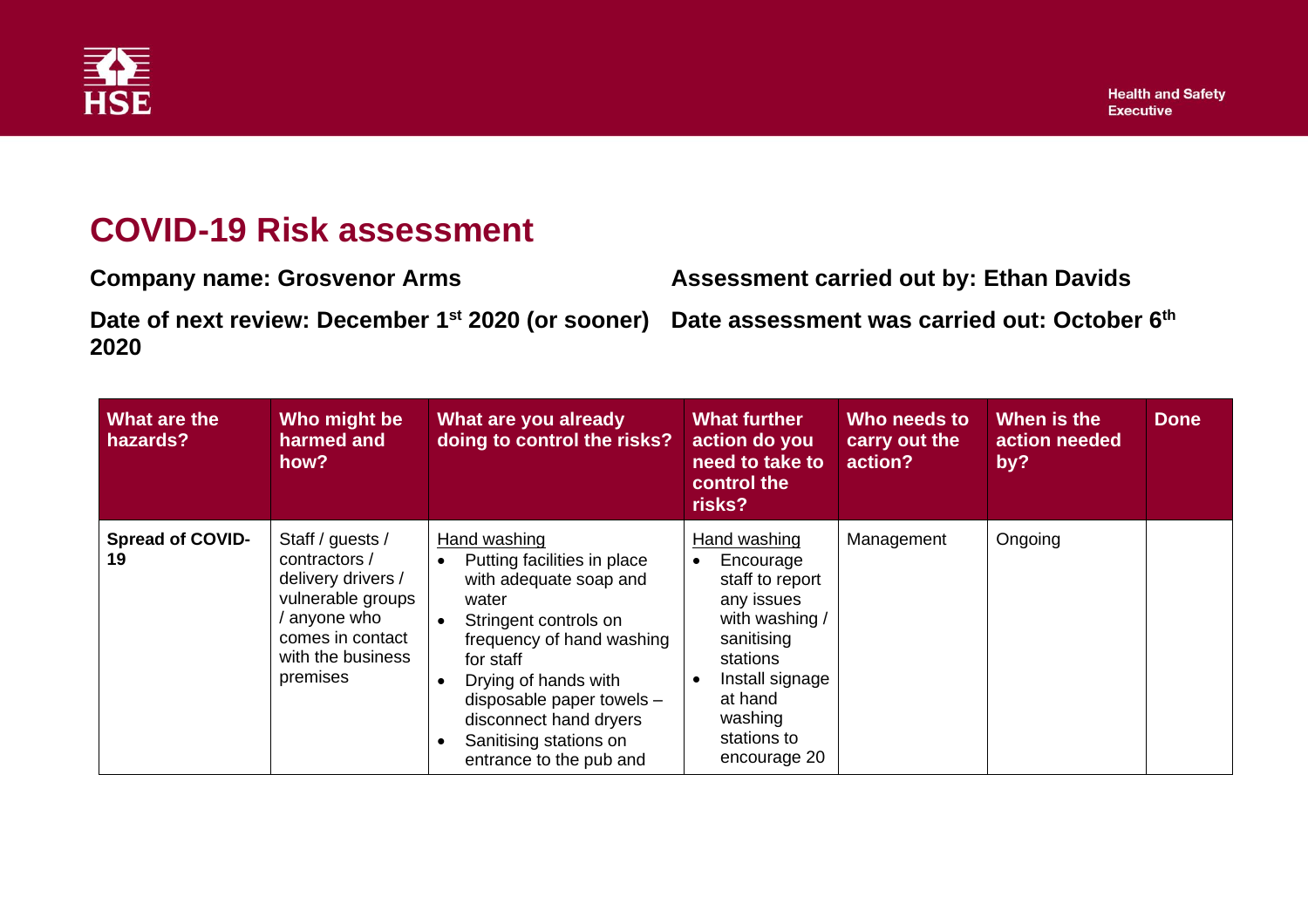

| What are the<br>hazards? | Who might be<br>harmed and<br>how? | What are you already<br>doing to control the risks?                                                                                                                                                                                                                                                                                                                                                                                                                               | <b>What further</b><br>action do you<br>need to take to<br>control the<br>risks?   | Who needs to<br>carry out the<br>action? | When is the<br>action needed<br>by? | <b>Done</b> |
|--------------------------|------------------------------------|-----------------------------------------------------------------------------------------------------------------------------------------------------------------------------------------------------------------------------------------------------------------------------------------------------------------------------------------------------------------------------------------------------------------------------------------------------------------------------------|------------------------------------------------------------------------------------|------------------------------------------|-------------------------------------|-------------|
|                          |                                    | where hand washing<br>facilities are not available                                                                                                                                                                                                                                                                                                                                                                                                                                | seconds of<br>washing                                                              |                                          |                                     |             |
|                          |                                    | Cleaning<br>Frequently cleaning and<br>$\bullet$<br>disinfecting all objects<br>and surfaces that are<br>frequently touched<br>Providing staff with<br>$\bullet$<br>guidance of areas to<br>clean and sanitise, as<br>well as the associated<br>materials and cleaning<br>products<br>Remove difficult to<br>$\bullet$<br>clean objects from<br>bedrooms to minimise<br>the spread of the virus<br>Ensure housekeeping<br>staff are aware of<br>regularly touched<br>surfaces and | Management<br>checks to ensure<br>implemented<br>procedures are<br>being followed. | Management                               | Ongoing                             |             |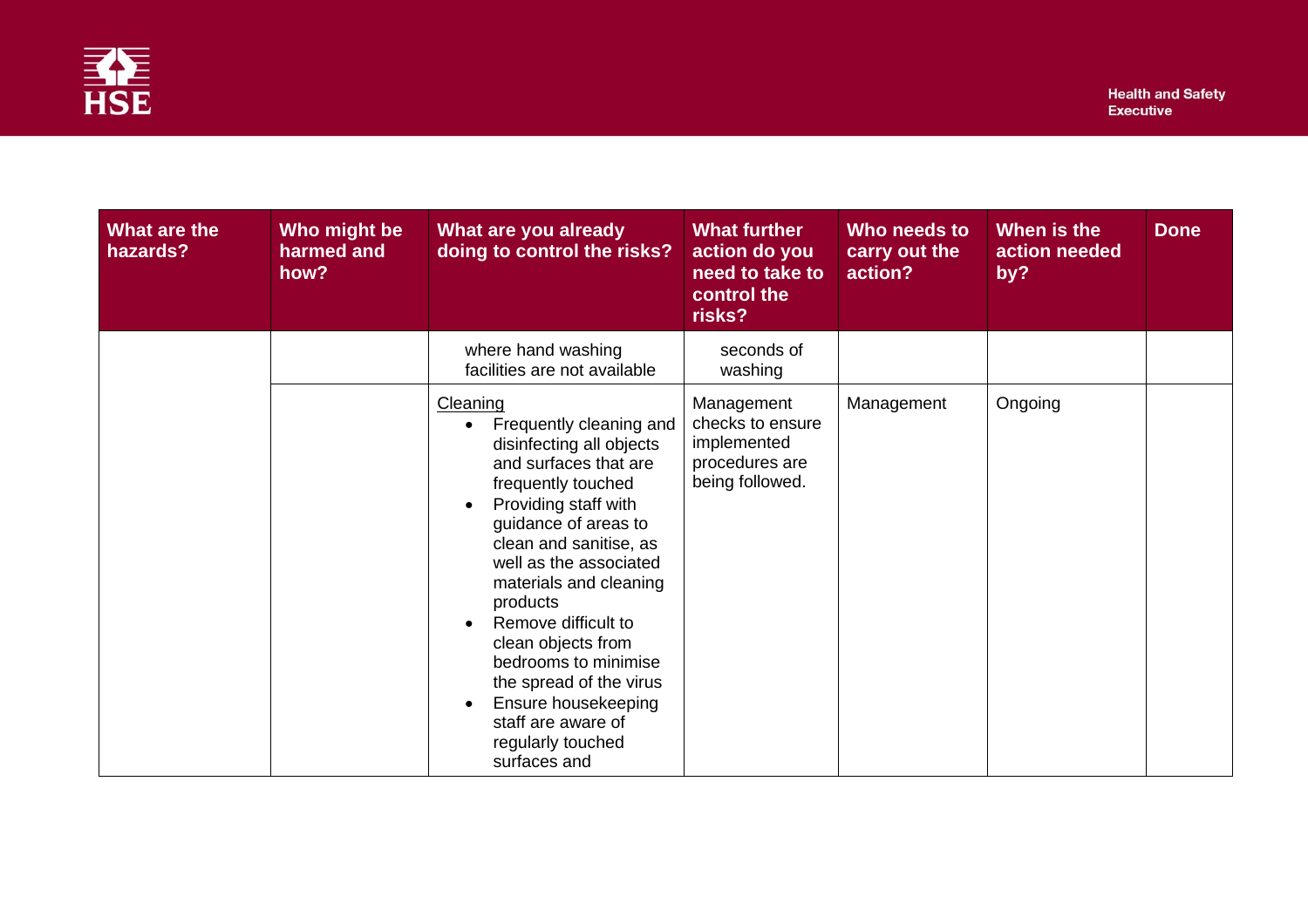

| What are the<br>hazards? | Who might be<br>harmed and<br>how? | What are you already<br>doing to control the risks?                                                                                                                                                                                                                                                                                                                                                                                                                                                           | <b>What further</b><br>action do you<br>need to take to<br>control the<br>risks?                                                                                                                                                   | Who needs to<br>carry out the<br>action? | When is the<br>action needed<br>by? | <b>Done</b> |
|--------------------------|------------------------------------|---------------------------------------------------------------------------------------------------------------------------------------------------------------------------------------------------------------------------------------------------------------------------------------------------------------------------------------------------------------------------------------------------------------------------------------------------------------------------------------------------------------|------------------------------------------------------------------------------------------------------------------------------------------------------------------------------------------------------------------------------------|------------------------------------------|-------------------------------------|-------------|
|                          |                                    | understand the<br>appropriate cleaning<br>protocol for these.                                                                                                                                                                                                                                                                                                                                                                                                                                                 |                                                                                                                                                                                                                                    |                                          |                                     |             |
|                          |                                    | Social distancing<br>Reducing the number of<br>$\bullet$<br>persons in any work area to<br>comply with 1 metre +<br>guidance<br>Setting stations and set<br>$\bullet$<br>roles for individual<br>members of staff<br>Implementing a one-way<br>$\bullet$<br>system throughout the pub<br>to minimise congestion in<br>high traffic areas<br>Restricting toilet usage to<br>$\bullet$<br>one person at any one time<br>Removing tables in tight<br>$\bullet$<br>areas and thus reducing<br>capacity in the pub | Staff to be<br>reminded on a<br>daily basis of<br>the<br>importance of<br>social<br>distancing in<br>limiting the<br>spread of the<br>virus<br>Management<br>checks to<br>ensure these<br>restrictions<br>are being<br>adhered to. | Management / all<br>staff members        | Ongoing                             |             |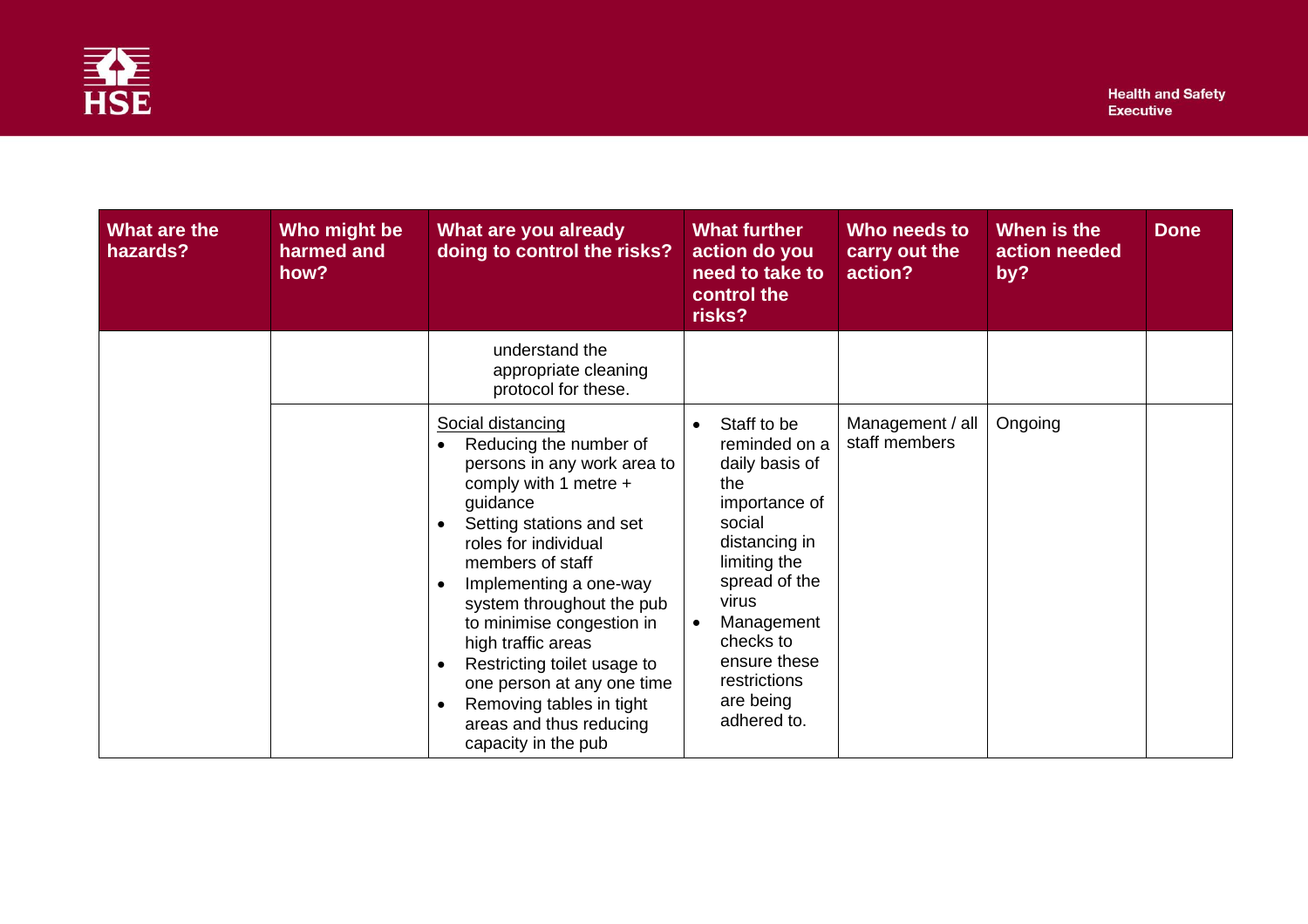

| What are the<br>hazards? | Who might be<br>harmed and<br>how? | What are you already<br>doing to control the risks?                                                                                                                                                                                            | <b>What further</b><br>action do you<br>need to take to<br>control the<br>risks?        | Who needs to<br>carry out the<br>action? | When is the<br>action needed<br>by? | <b>Done</b> |
|--------------------------|------------------------------------|------------------------------------------------------------------------------------------------------------------------------------------------------------------------------------------------------------------------------------------------|-----------------------------------------------------------------------------------------|------------------------------------------|-------------------------------------|-------------|
|                          |                                    | Taking steps to constantly<br>$\bullet$<br>review work schedules to<br>incorporate working in set<br>teams with set groups of<br>people. Reduced transfer<br>of staff between sites.                                                           |                                                                                         |                                          |                                     |             |
|                          |                                    | <b>PPE</b><br>The provision of PPE will<br>$\bullet$<br>be ensured and worn by all<br>guests, staff, and<br>contractors whilst on site.<br>Staff to be reminded that<br>$\bullet$<br>wearing of gloves is not a<br>substitute for hand washing | Constant<br>monitoring of<br>PPE levels and<br>ease of ordering if<br>supplies run low. | Management / all<br>staff members        | Ongoing                             |             |
|                          |                                    | <b>Staff screening</b><br>All staff to be temperature<br>and symptom checked<br>before entrance to the<br>building.                                                                                                                            | Internal<br>communication<br>channels and<br>cascading of<br>messages                   | Management / all<br>staff members        | Ongoing                             |             |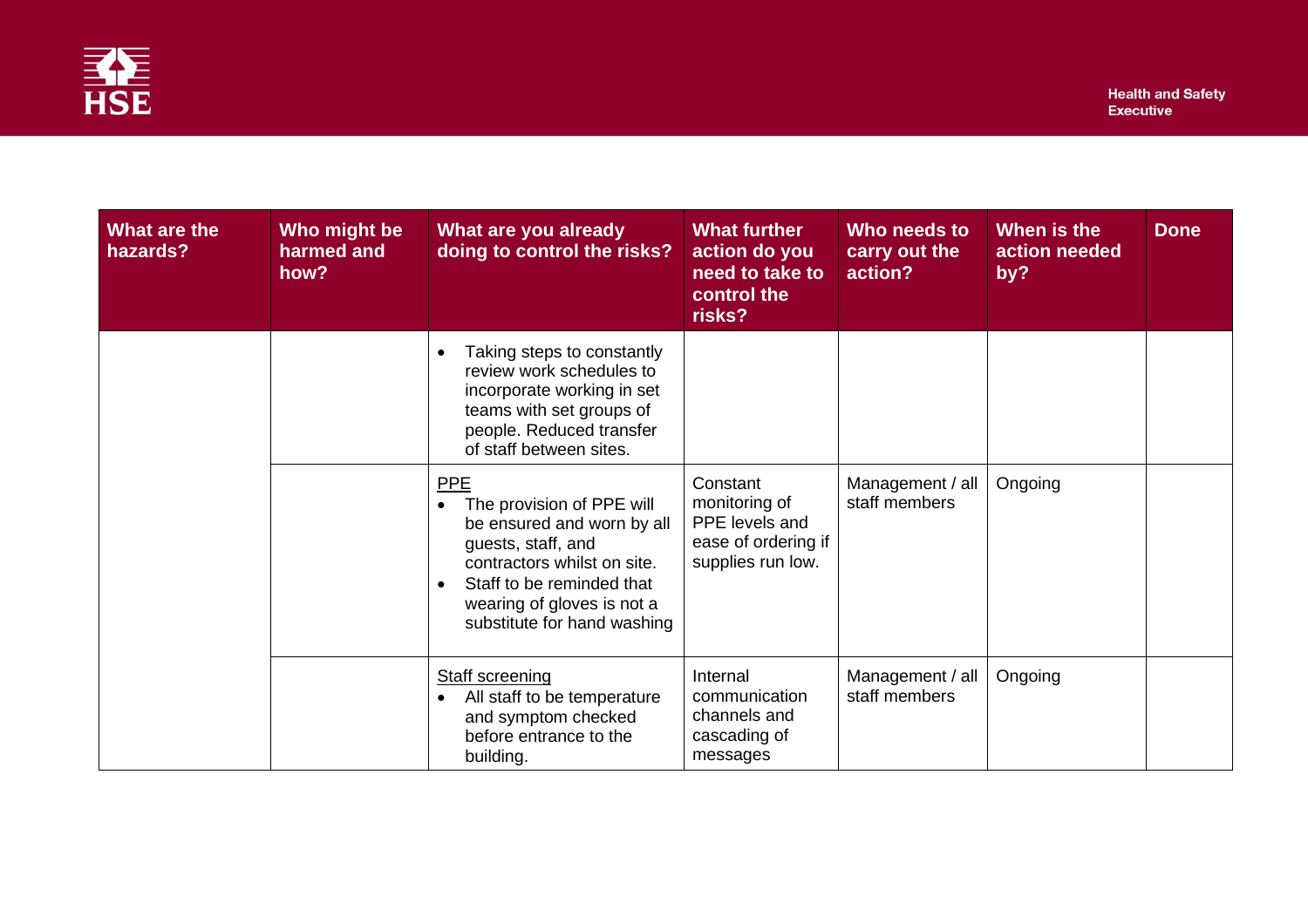

| What are the<br>hazards? | Who might be<br>harmed and<br>how? | What are you already<br>doing to control the risks?                                                                                                                                                                                                                                                                                                | <b>What further</b><br>action do you<br>need to take to<br>control the<br>risks?                                                                                          | Who needs to<br>carry out the<br>action? | When is the<br>action needed<br>by? | <b>Done</b> |
|--------------------------|------------------------------------|----------------------------------------------------------------------------------------------------------------------------------------------------------------------------------------------------------------------------------------------------------------------------------------------------------------------------------------------------|---------------------------------------------------------------------------------------------------------------------------------------------------------------------------|------------------------------------------|-------------------------------------|-------------|
|                          |                                    | Staff advised to stay at<br>$\bullet$<br>home if symptoms are<br>shown or if they live with<br>others with symptoms, in<br>accordance with public<br>health guidance.<br><b>Ensuring respiratory hygiene</b><br>Train staff on the<br>$\bullet$<br>importance of coughing<br>into elbows if they are<br>not able to "catch it, kill<br>it, bin it" | through<br>managers will be<br>carried out<br>regularly to<br>reassure and<br>support<br>employees in a<br>fast-changing<br>situation.<br>Ensure<br>there are<br>signs in |                                          |                                     |             |